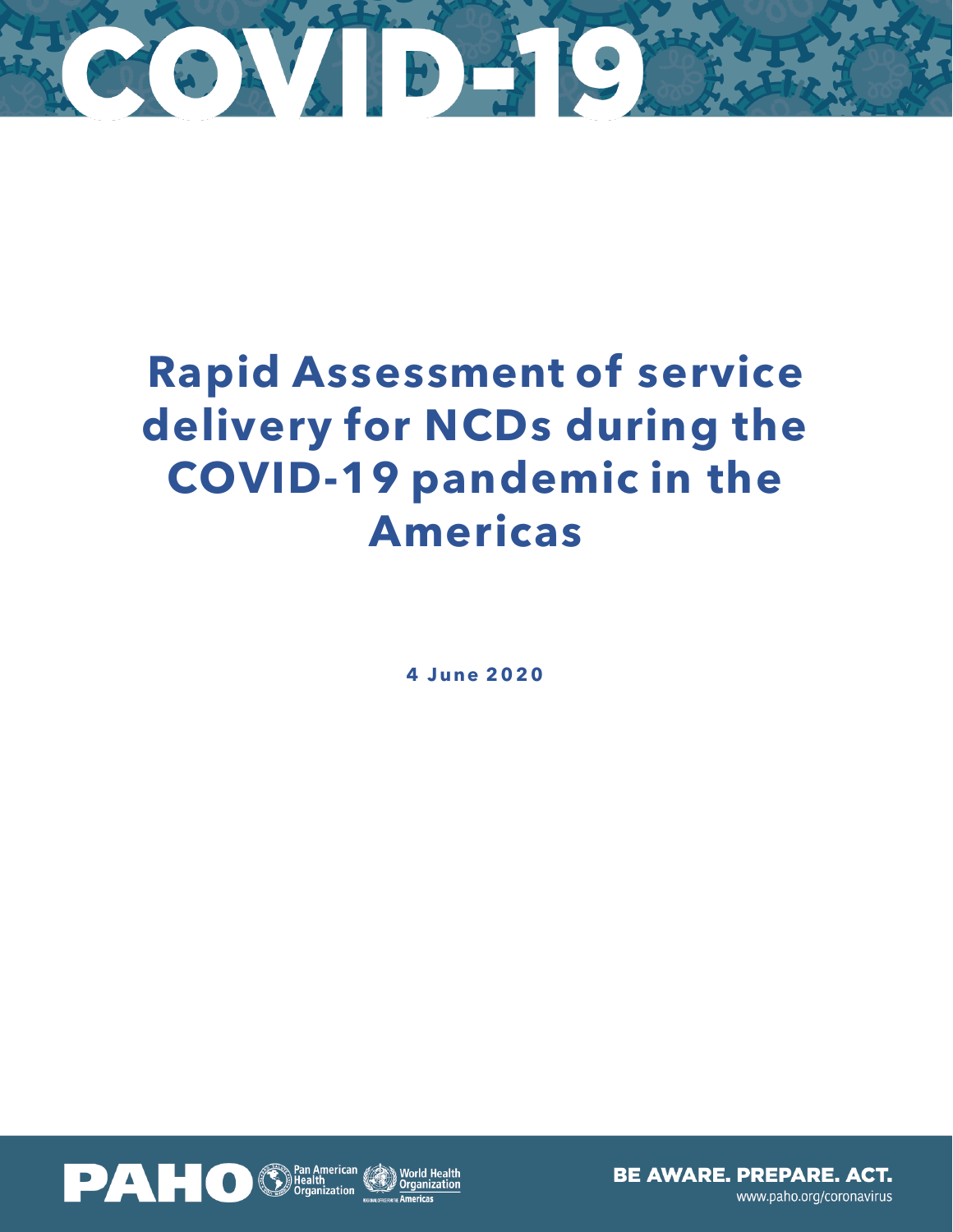# PCON ABBE

### **I N T R O D U CTIO N**

The COVID-19 pandemic has had a tremendous impact on people, health systems, public health programs, and economies around the world, and it is heavily affecting the Region of the Americas.While the priority is to prevent infection and reduce transmission and to provide adequate care and treatment to those with COVID-19, noncommunicable diseases(NCDs) continue to pose the greatest health burden. In the Americas, it is estimated that one in four (220 million) people live with at least one NCD, including cardiovascular diseases, diabetes, cancer, chronic respiratory diseases, amongothers. This population requires access to essential NCD servicesto ensure the continuity of disease management. Furthermore, people with NCDs and older persons are at higher risk of severe COVID-19 disease, and face death, making this population highly vulnerable currently. Yet, the diversion of limited health resources towards the COVID-19 response has had a profound impact on continuity of care for people with NCDs. Even before this pandemic, large gaps in access to, and quality of, NCD services existed. These are now exacerbated by the COVID-19 situation and the expected economic impact.

This report presents a snapshot of the impact that the COVID-19 pandemic has had on NCD services in the Region of the Americas during a period of 4 weeks in May 2020, at a moment when the Region of the Americas was considered the epicentre of the global COVID-19 pandemic.

### **SURVEY METHODS**

A standardized questionnaire was developed composed of 13 questions. The questionnaire aims to assess the impact of the COVID-19 pandemic on NCD services, available through the regional offices. For the Region of the Americas, on 1 May 2020, PAHO/WHO invited its 35 Member States<sup>1</sup>, through the PAHO/WHO country office, to complete this survey. The persons responsible for the national NCD program from 28 (80%) Member States completed the survey, using the web-based questionnaire and/or reporting in Word version. The completion rate by subregion is as follows: North America 100% (2/2), Caribbean 92% (12/13), Mesoamerica 60% (6/10), Andean Area 60% (3/5), and South America 100% (5/5). Responses were received from 1 May to 1 June 2020, and results collated until 1 June 2020. Survey responses were treated confidentially, and only aggregated results is presented in thisreport.

<sup>1</sup> Results are presented by subregions, as follows: North America (Canada, United States of America); Non-Latin Caribbean (Antigua and Barbuda, Bahamas, Barbados, Dominica, Grenada, Guyana, Haiti, Jamaica, Saint Kitts and Nevis, Saint Vincent and the Grenadines, Saint Lucia, Suriname, Trinidad and Tobago); Mesoamerica (Belize, Costa Rica, Cuba, Dominican Republic, El Salvador, Guatemala, Honduras, Mexico, Nicaragua, Panama); Andean Area (Bolivia (Plurinational State of), Colombia, Ecuador, Peru, Venezuela (Bolivarian Republic of); Southern Cone (Argentina, Brazil, Chile, Paraguay, Uruguay)



 $\overline{a}$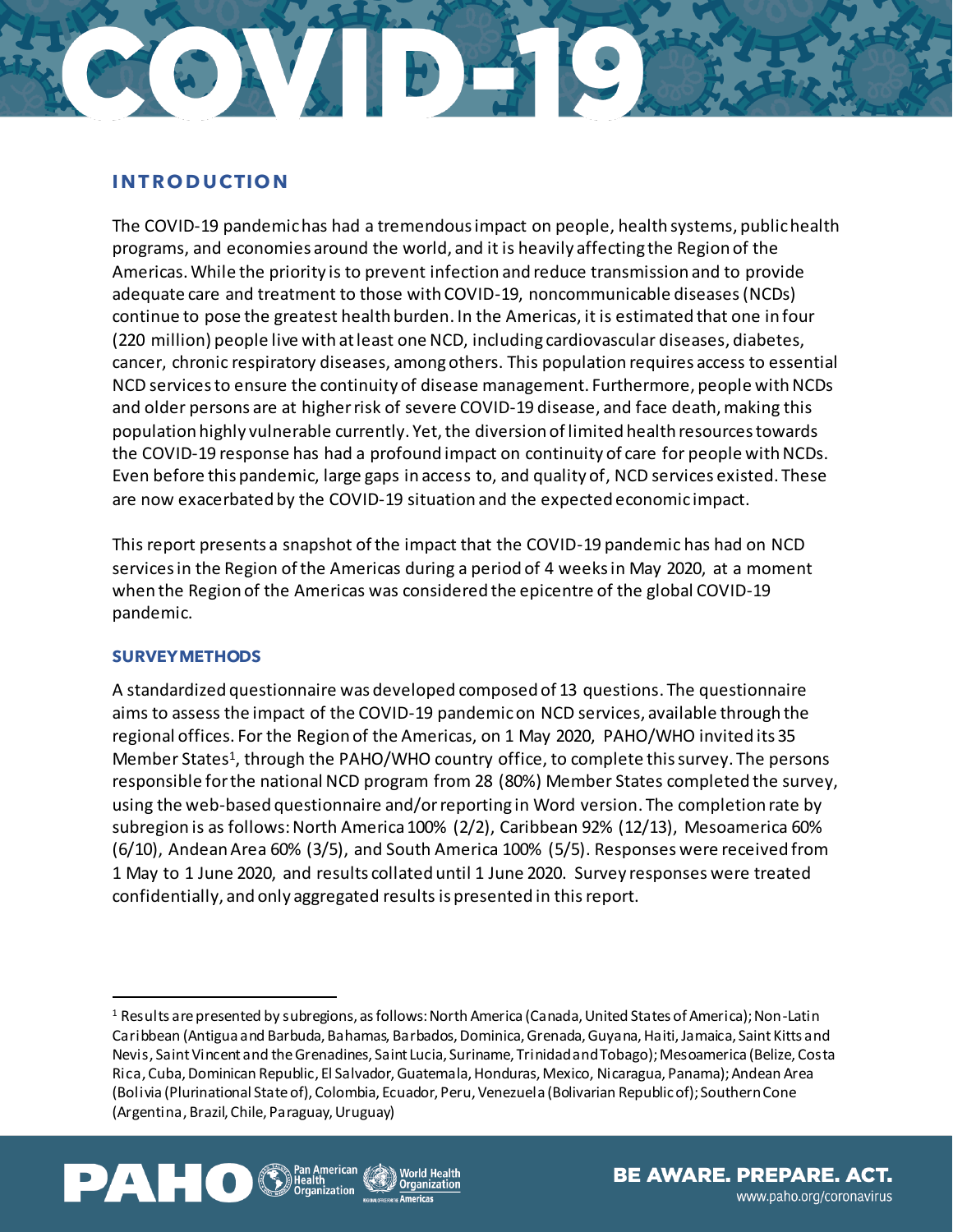

### **COVID-19 SITUATION IN THE AMERICAS**

As of 3 June 2020, more than 3 million people in the Americas were diagnosed with COVID-19, and more than 168,000 died from this disease. The majority of cases and deaths are in the United States of America (1,823,220 cases, 61% and 106,051 deaths, 63%); however, Brazil, Peru, Chile, Canada, and Mexico are also hard-hit, with a large number of cases and rapid doubling times(Figure 1).



### **F I G U RE 1:**

Doubling time for COVID-19 Cases in the Americas

Source: PAHO COVID-19 situation in the region of the Americas. Available at:<https://ais.paho.org/phip/viz/COVID-19-Cases-Deaths.asp>

**Organization** 

While countries developed their COVID-19 response, 19 countries (19/28, 68%) reported that NCD services were included in theirnational COVID-19 plans. It is also important to highlight that there are six countries that reported not (or not yet) having NCDs included in their country's COVID-19 response plan. The latter countries are from Mesoamerica (2), South America (1), and the Non-Latin Caribbean (3). Overall, countries in South America and the Non-Latin Caribbean were more likely to include NCD services in their COVID-19 response plans.

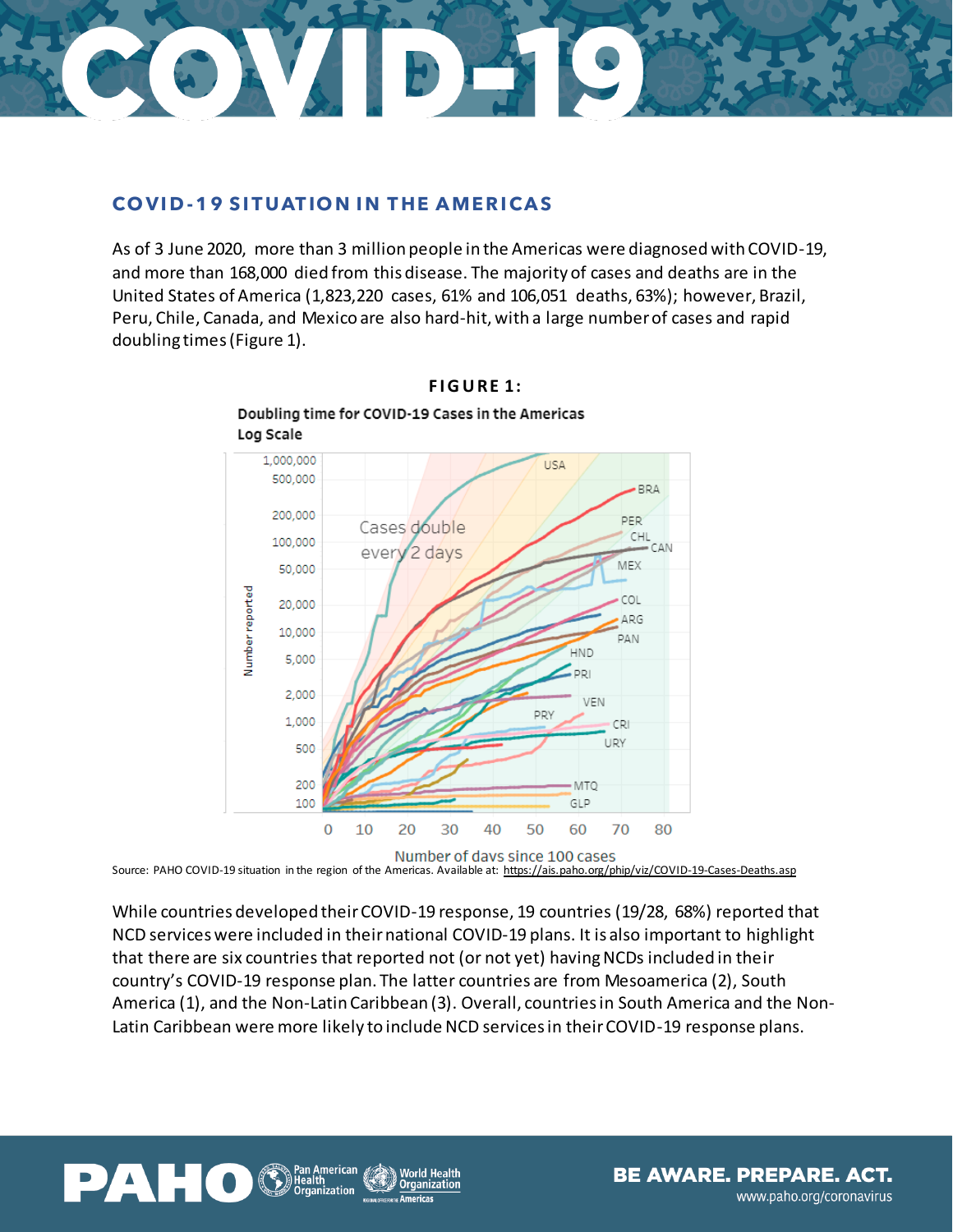

As part of COVID-19 monitoring efforts, most countries (89%, 24/27 countries) report collecting data on NCD comorbidities in people with COVID-19; only three countries report not collecting such data.

### **NCD STAFF**

Ministry of health staff designated to work on NCD services have largely been redirected to work on the COVID-19 response, reducing personnel available to manage people with NCDs.

Almost all countries (89%, 25/28 countries) reported that some or all NCD staff are supporting COVID-19 efforts either full time or part time. Only one country reported that there was no reassignment of NCD staff to COVID-19 (Figure 2).



### **Figure 2: Countries with NCD staff reassigned to COVID-19 response**

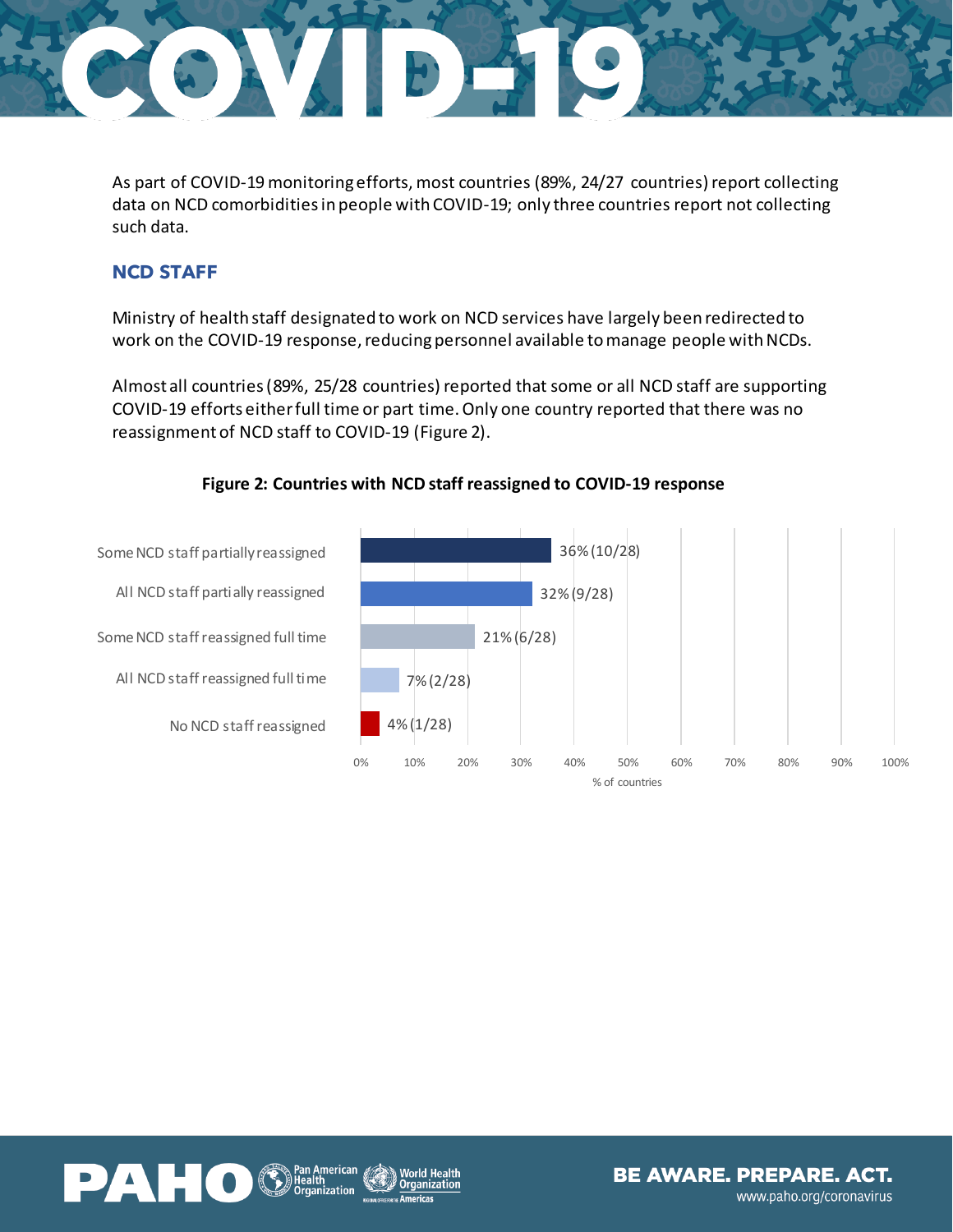### CTON DESC

### **NCD BUDGET**

COVID-19 was an unexpected health emergency that has strained health budgets. Nonetheless, government budgets for NCDs have largely been preserved. NCD funds have been reallocated in only one country, with more than 50% of these funds redirected to COVID-19. Respondents from 10 countries (36%) reported that they do not know whether NCD funds were reallocated to COVID-19 (Figure 3).

### **NCD SERVICES**

Although health service disruption, especially at primary care level is expected during this pandemic with lock-down measures in place, only two countriesreported that outpatient services are closed. NCD outpatient services continue to be maintained, but with limited access in 18 countries (64%), and completely open in 7 countries (25%). The disruption in NCD services, either partially or completely, affected all types of care for people with NCDs, but more so for diabetes, dental care, and rehabilitation services (Figure 4).

### **Figure 3: Countries with NCD budget reassigned to COVID-19 response efforts**





### **Figure 4: Types of NCD services disrupted during COVID-19**



**World Health Organization** aricae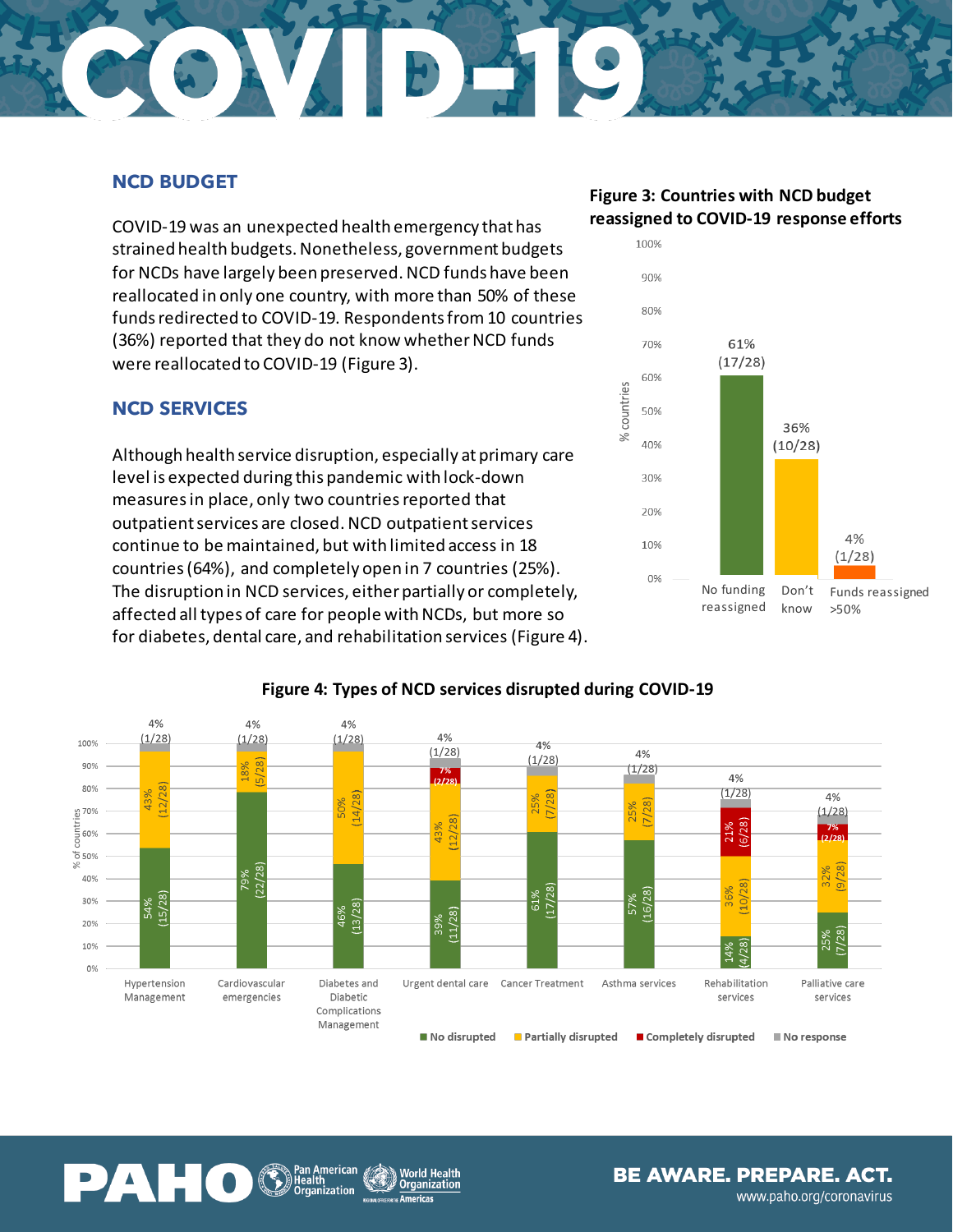

The main reasons cited for disruption of NCD services include cancelation of elective care services (58%, 14/24), clinical staff being re-allocated to COVID response (50%, 12/24), and patients not presenting (50%, 12/24).

The main strategies cited to minimize the disruption in NCD services are to triage patients and prioritize care based on severity of condition, as well as telemedicine to replace in person consultations, and novel dispensing for NCD medicines(Figure 5).



### **Figure 5: Strategies used to maintain essential NCD services during COVID-19**

Beyond service disruption, planned NCD activities have been suspended or postponed due to the COVID-19 pandemic. The activities most frequently reported as suspended were the implementation of NCD surveys, where 16 countries (57%) postponed surveys. Screening people for cancer, diabetes, and other NCDs were also commonly reported as postponed in 12 countries (43%), while the HEARTS project was suspended in 8 countries (Figure 6).

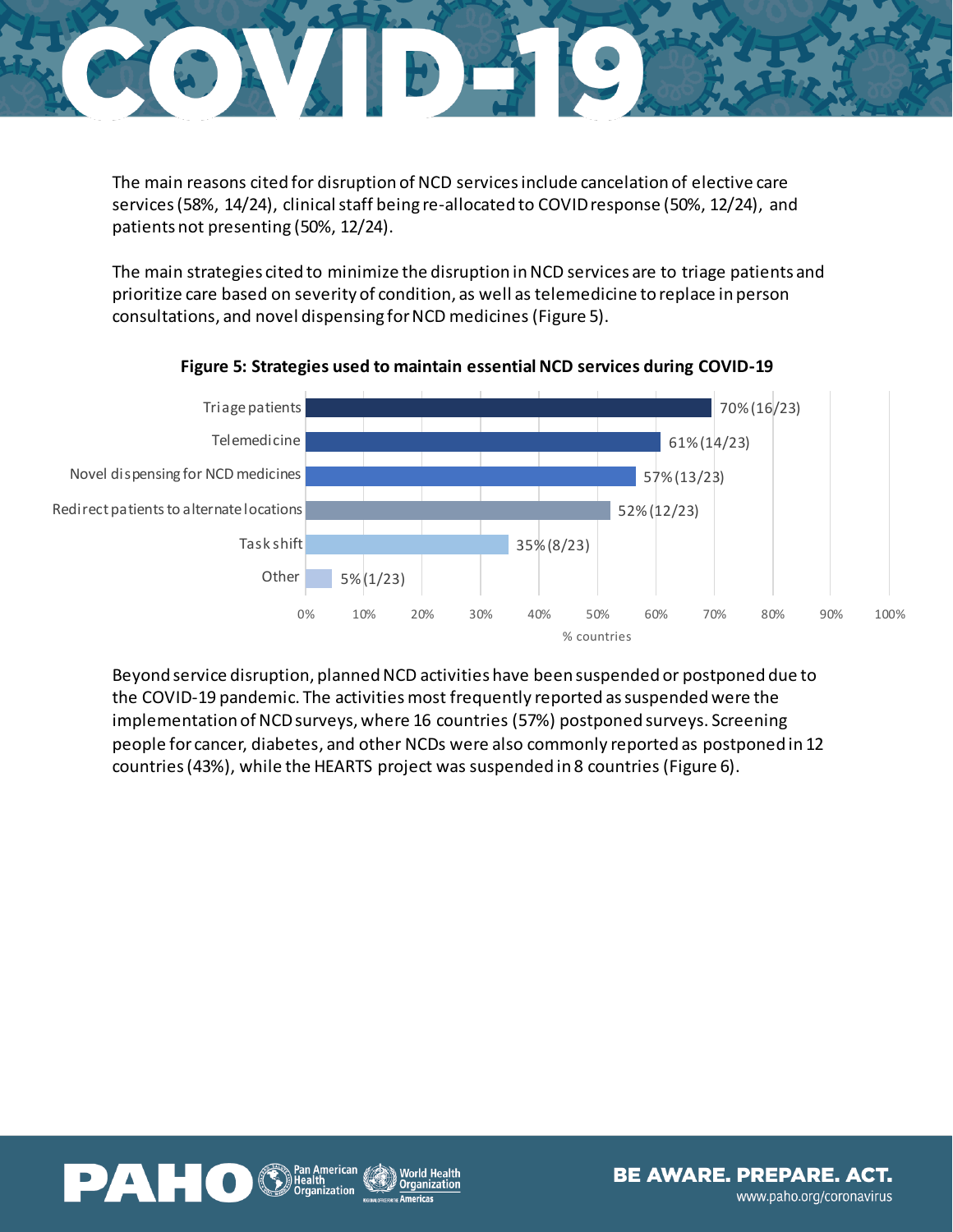## STE DAV



### **Figure 6: NCD activities postponed during COVID-19**

### **REQUESTS FROM MEMBER STATES**

National NCD program managers appealed to PAHO/WHO to provide information, technical guidance and communication materials, to understand the situation of COVID-19 in people with NCDs, to raise awareness of the associated risks, adapt services and better respond to the needs of people living with NCDs. The expressed needs by NCD program managers are summarized as follows:

### *Communication materials*

- public education and communication messages on COVID-19, associations with NCDs and risk factors
- social media messages and promotion of healthy eating, and healthy lifestyles during confinement

### *Data and information*

- modelling on underlying conditions and projections of the impact of COVID-19 on NCDs, risk factors, and NCD mortality
- guidance on how to collect data on NCD-related comorbidities in COVID-19 patients
- how to register and report underlying conditions for those who die from COVID-19 *Technical guidance*
- guide and protocol on how to manage people with NCDs and COVID-19 *Capacity building* 
	- build capacity for telemedicine and virtual consultations
	- training/virtual meetings on how to manage COVID-19 patients with underlying NCDs
	- continue capacity building in the area of mental health with a special focus on the prevention and recognition and depression due to the situation